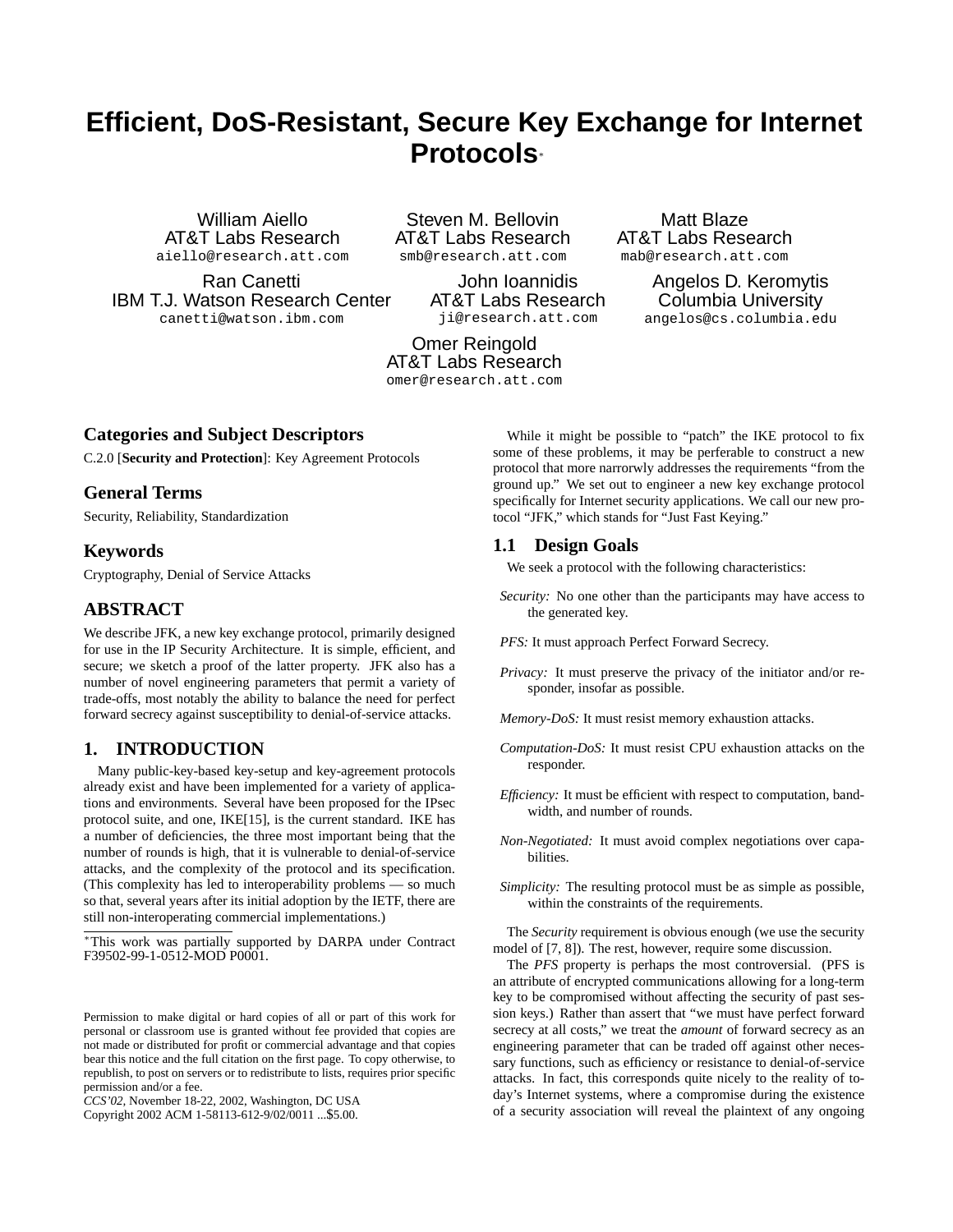transmissions. Our protocol has a *forward secrecy interval*; security associations are protected against compromises that occur outside of that interval. Specifically, we allow a party to reuse the same secret Diffie-Hellman exponents for multiple exchanges within a given time period; this may save a large number of costly modular exponentiations.

The *Privacy* property means that the protocol must not reveal the identity of a participant to any unauthorized party, including an active attacker that attempts to act as the peer. Clearly, it is not possible for a protocol to protect both the initator and the responder against an active attacker; one of the participants must always "go first." In general, we believe that the most appropriate choice is to protect the initator, since the initator is typically a relatively anonymous "client," while the responder's identity may already be known. Conversely, protecting the responder's privacy may not be of much value (except perhaps in peer-to-peer communication): in many cases, the responder is a server with a fixed address or characteristics (*e.g.,* well-known web server). One approach is to allow for a protocol that allows the two parties to negotiate who needs identity protection. In JFK, we decided against this approach: it is unclear what, if any, metric can be used to determine which party should receive identity protection; furthermore, this negotiation could act as a loophole to make initiators reveal their identity first. Instead, we propose two alternative protocols: one that protects the initator against an active attack, and another that protects the responder.

The *Memory-DoS* and *Computation-DoS* properties have become more important in the context of recent Internet denial-of-service attacks. Photuris[24] was the first published key management protocol for which DoS-resistance was a design consideration; we suggest that these properties are at least as important today.

The *Efficiency* property is worth discussing. In many protocols, key setup must be performed frequently enough that it can become a bottleneck to communication. The key exchange protocol must minimize computation as well total bandwidth and round trips. Round trips can be an especially important factor when communicating over unreliable media. Using our protocols, only two round-trips are needed to set up a working security association. This is a considerable saving in comparison with existing protocols, such as IKE.

The *Non-Negotiated* property is necessary for several reasons. Negotiations create complexity and round trips, and hence should be avoided. Denial of service resistance is also relevant here; a partially-negotiated security association consumes resources.

The *Simplicity* property is motivated by several factors. Efficiency is one; increased likelihood of correctness is another. But our motivation is especially colored by our experience with IKE. Even if the protocol is defined correctly, it must be implemented correctly; as protocols become more complex, implementation and interoperability errors occur more often. This hinders both security and interoperability. Our design follows the traditional design paradigm of successful internetworking protocols: keep individual building blocks as simple as possible; avoid large, complex, monolithic protocols. We have consciously chosen to omit support for certain features when we felt that adding such support would cause an increase in complexity that was disproportional to the benefit gained.

Protocol design is, to some extent, an engineering activity, and we need to provide for trade-offs between different types of security. There are trade-offs that we made during the protocol design, and others, such as that between forward secrecy and computational effort, that are left to the implementation and to the user, *e.g.,* selected as parameters during configuration and session negotiation.

#### **2. PROTOCOL DEFINITION**

We present two variants of the JFK protocol. Both variants take two round-trips (*i.e.,* four messages) and both provide the same level of DoS protection. The first variant, denoted *JFKi,* provides identity protection for the initiator even against active attacks. The identity of the responder is not protected. This type of protection is appropriate for a client-server scenario where the initiator (the client) may wish to protect its identity, whereas the identity of the responder (the server) is public. As discussed in Section 4, this protocol uses the basic design of the ISO 9798-3 key exchange protocol [20, 7], with modifications that guarantee the properties discussed in the Introduction.

The second variant, *JFKr,* provides identity protection for the responder against active adversaries. Furthermore, it protects both sides' identities against passive eavesdroppers. This type of protection is appropriate for a peer-to-peer scenario where the responder may wish to protect its identity. Note that it is considerably easier to mount active identity-probing attacks against the responder than against the initiator. Furthermore, JFKr provides repudiability on the key exchange, since neither side can prove to a third party that their peer in fact participated in the protocol exchange with them. (In contrast, JFKi authentication is non-repudiable, since each party signs the other's identity along with session-specific information such as the nonces). This protocol uses the basic design of the Sign-and-MAC (SIGMA) protocol from [28], again with the appropriate modifications.

## **2.1 Notation**

First, some notation:

- $H_k(M)$  Keyed hash (*e.g.,* HMAC[29]) of message M using key  $k$ . We assume that  $H$  is a pseudorandom function. This also implies that H is a secure message authentication (MAC) function. In some places we make a somewhat stronger assumption relating  $H$  and discrete logarithms; see more details within.
- ${M}_{K_a}^{K_e}$  Encryption using symmetric key  $K_e$ , followed by MAC authentication with symmetric key  $K_a$  of message M. The MAC is computed over the ciphertext, prefixed with the literal ASCII string "I" or "R", depending on who the message sender is (initiator or responder).
- $S_x[M]$  Digital signature of message M with the private key belonging to principal  $x$  (initiator or responder). It is assumed to be a non-message-recovering signature.

The message components used in JFK are:

- $IP<sub>I</sub>$  Initiator's network address.
- $q^x$ Diffie-Hellman (DH) exponentials; also identifying the group-ID.
- $g^i$ Initiator's current exponential, (mod p).
- $g^r$ Responder's current exponential, (mod p).
- $N_I$  Initiator nonce, a random bit-string.
- $N_R$  Responder nonce, a random bit-string.
- $ID<sub>I</sub>$  Initiator's certificates or public-key identifying information.
- $ID_R$  Responder's certificates or public-key identifying information.
- $ID_{R'}$  An indication by the initiator to the responder as to what authentication information (*e.g.,* certificates) the latter should use.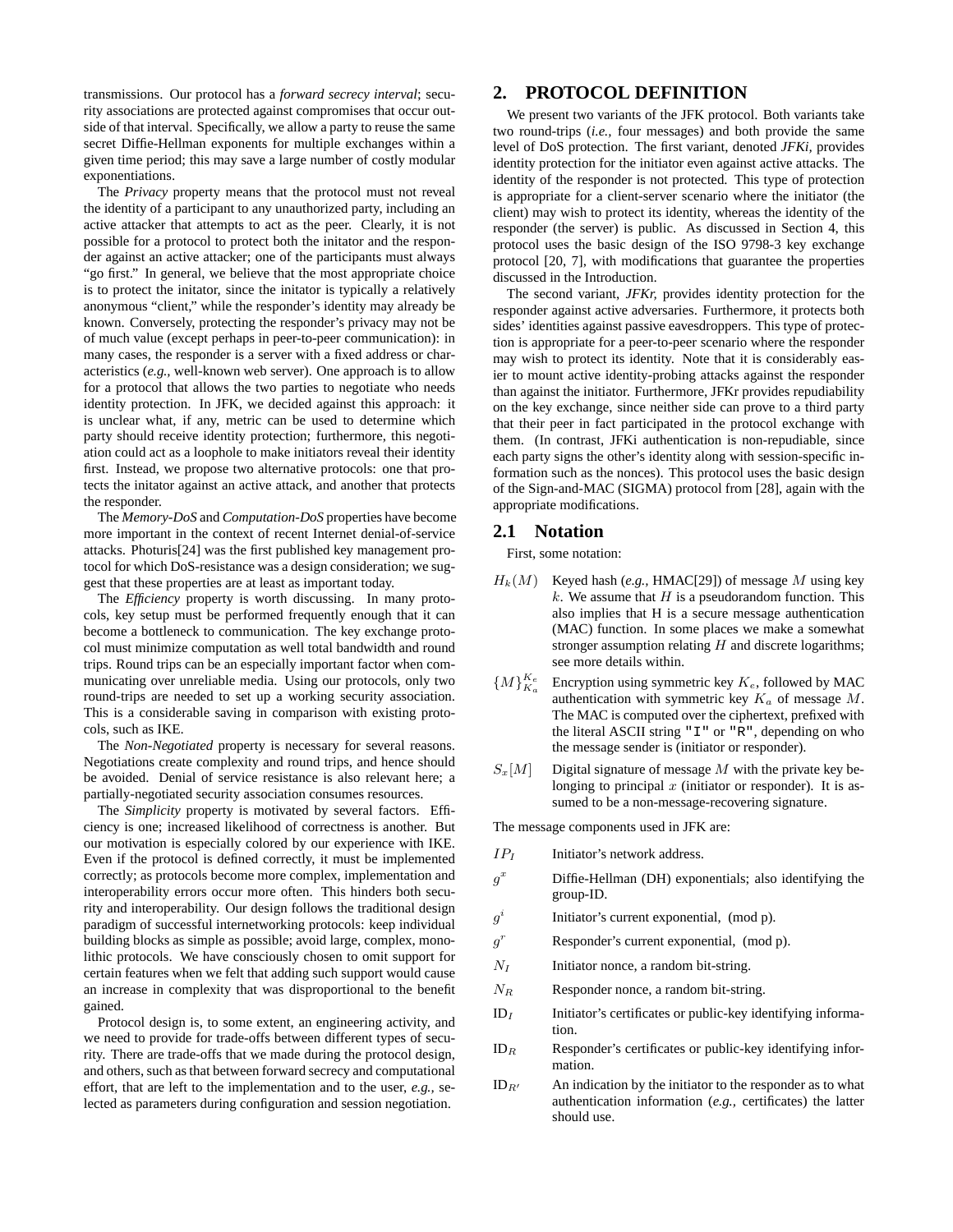- $HK_r$  A transient hash key private to the responder.
- sa Cryptographic and service properties of the security association (SA) that the initiator wants to establish. It contains a Domain-of-Interpretation which JFK understands, and an application-specific bit-string.
- sa' SA information the responder may need to give to the initiator (*e.g.,* the responder's SPI, in IPsec).
- $K_{ir}$  Shared key derived from  $g^{ir}$ ,  $N_I$ , and  $N_R$  used for protecting the application (*e.g.,* the IPsec SA).
- $K_e, K_a$  Shared keys derived from  $g^{ir}$ ,  $N_I$ , and  $N_R$ , used to encrypt and authenticate Messages (3) and (4) of the protocol.
- grpinfo<sub>R</sub> All groups supported by the responder, the symmetric algorithms used to protect Messages (3) and (4), and the hash function used for key generation.

Both parties must pick a fresh nonce at each invocation of the JFK protocol. The nonces are used in the session-key computation, to provide key independence when one or both parties reuse their DH exponential; the session key will be different between independent runs of the protocol, as long as one of the nonces or exponentials changes.  $HK_R$  is a global parameter for the responder — it stays the same between protocol runs, but can change periodically.

#### **2.2 The JFKi Protocol**

The JFKi protocol consists of four messages (two round trips):

$$
I \to R \quad : \quad N_I, g^i, ID_{R'} \tag{1}
$$

$$
R \to I : N_I, N_R, g^r, \text{gppinfo}_R, \text{ID}_R,
$$
  
\n
$$
S_R[g^r, \text{gppinfo}_R],
$$
  
\n
$$
H_{\text{HK}_R}(g^r, N_R, N_I, IP_I)
$$
  
\n(2)

$$
I \to R : N_I, N_R, g^i, g^r,
$$
  
\n
$$
H_{HK_R}(g^r, N_R, N_I, IP_I),
$$
  
\n
$$
{\{\text{ID}_I, \text{sa}, S_I[N_I, N_R, g^i, g^r, \text{ID}_R, \text{sa}]\}}_{K_a}^{K_e}
$$
\n(3)

$$
R\rightarrow I\quad:\quad \{S_R[N_I,N_R,g^i,g^r,\mathrm{ID}_I,\mathrm{sa},\mathrm{sa}'],\mathrm{sa}'\}_{K_\alpha}^{K_e}\tag{4}
$$

The keys used to protect Messages (3) and (4),  $K_e$  and  $K_a$ , are computed as  $H_{gir}(N_I, N_R, "1")$  and  $H_{gir}(N_I, N_R, "2")$  respectively. The session key passed to IPsec (or some other application),  $K_{ir}$ , is  $H_{qir}(N_I, N_R, "0")$ . (Note that there may be a difference in the number of bits from the HMAC and the number produced by the raw Diffie-Hellman exchange; the 512 least-significant bits are of  $g^{ir}$  are used as the key in that case). If the key used by IPsec is longer than the output of the HMAC, the key extension method of IKE is used to generate more keying material.

Message (1) is straightforward; note that it assumes that the initiator already knows a group and generator that are acceptable to the responder. The initiator can reuse a  $g^i$  value in multiple instances of the protocol with the responder, or other responders that accept the same group, for as long as she wishes her forward secrecy interval to be. We discuss how the initiator can discover what groups to use in a later section. This message also contains an indication as to which ID the initiator would like the responder to use to authenticate.  $ID_{R'}$  is sent in the clear; however, the responder's ID in Message (2) is also sent in the clear, so there is no loss of privacy.

Message (2) is more complex. Assuming that the responder accepts the Diffie-Hellman group in the initiator's message (rejections are discussed in Section 2.5), he replies with a signed copy of his own exponential (in the same group, also  $(mod p)$ ), information on what secret key algorithms are acceptable for the next message, a random nonce, his identity (certificates or a string identifying his public key), and an authenticator calculated from a secret,  $HK<sub>R</sub>$ , known to the responder; the authenticator is computed over the responder's exponential, the two nonces, and the initiator's network address. The responder's exponential may also be reused; again, it is regenerated according to the responder's forward secrecy interval. The signature on the exponential needs to be calculated at the same rate as the responder's forward secrecy interval (when the exponential itself changes). Finally, note that the responder does not need to generate any state at this point, and the only cryptographic operation is a MAC calculation. If the responder is not under heavy load, or if PFS is deemed important, the responder may generate a new exponential and corresponding signature for use in this exchange; of course, this would require keeping some state (the secret part of the responder's Diffie-Hellman computation).

Message (3) echoes back the data sent by the responder, including the authenticator. The authenticator is used by the responder to verify the authenticity of the returned data. The authenticator also confirms that the sender of the Message (3) used the same address as in Message (1) — this can be used to detect and counter a "cookie jar" DoS attack<sup>1</sup>. A valid authenticator indicates to the responder that a roundtrip has been completed (between Messages  $(1)$ ,  $(2)$ , and  $(3)$ ). The message also includes the initiator's identity and service request, and a signature computed over the nonces, the responder's identity, and the two exponentials. This latter information is all encrypted and authenticated under keys  $K_e$ and  $K_a$ , as already described. The encryption and authentication use algorithms specified in grpinfo $_R$ . The responder keeps a copy of recently-received Messages (3), and their corresponding Message (4). Receiving a duplicate (or replayed) Message (3) causes the responder to simply retransmit the corresponding Message (4), without creating new state or invoking IPsec. This cache of messages can be reset as soon as  $HK_R$  is changed. The responder's exponential  $(g<sup>r</sup>)$  is re-sent by the initiator because the responder may be generating a new  $g^r$  for every new JFK protocol run (e.g., if the arrival rate of requests is below some threshold). It is important that the responder deal with repeated Messages (3) as described above. Responders that create new state for a repeated Message (3) open the door to attacks against the protocol and/or underlying application (IPsec).

Note that the signature is protected by the encryption. This is necessary for identity protection, since everything signed is public except the sa, and that is often guessable. An attacker could verify guesses at identities if the signature were not encrypted.

Message (4) contains application-specific information (such as the responder's IPsec SPI), and a signature on both nonces, both exponentials, and the initiator's identity. Everything is encrypted and authenticated by the same  $K_e$  and  $K_a$  used in Message (3), which are derived from  $N_I$ ,  $N_R$ , and  $g^{ir}$ . The encryption and authentication algorithms are specified in grpinfo $<sub>R</sub>$ .</sub>

#### **2.3 Discussion**

The design follows from our requirements. With respect to communication efficiency, observe that the protocol requires only two round trips. The protocol is optimized to protect the responder against denial of service attacks on state or computation. The initia-

<sup>&</sup>lt;sup>1</sup>The "cookie jar" DoS attack involves an attacker that is willing to reveal the address of one subverted host so as to acquire a valid cookie (or number of cookies) that can then be used by a large number of other subverted hosts to launch a DDoS attack using the valid cookie(s).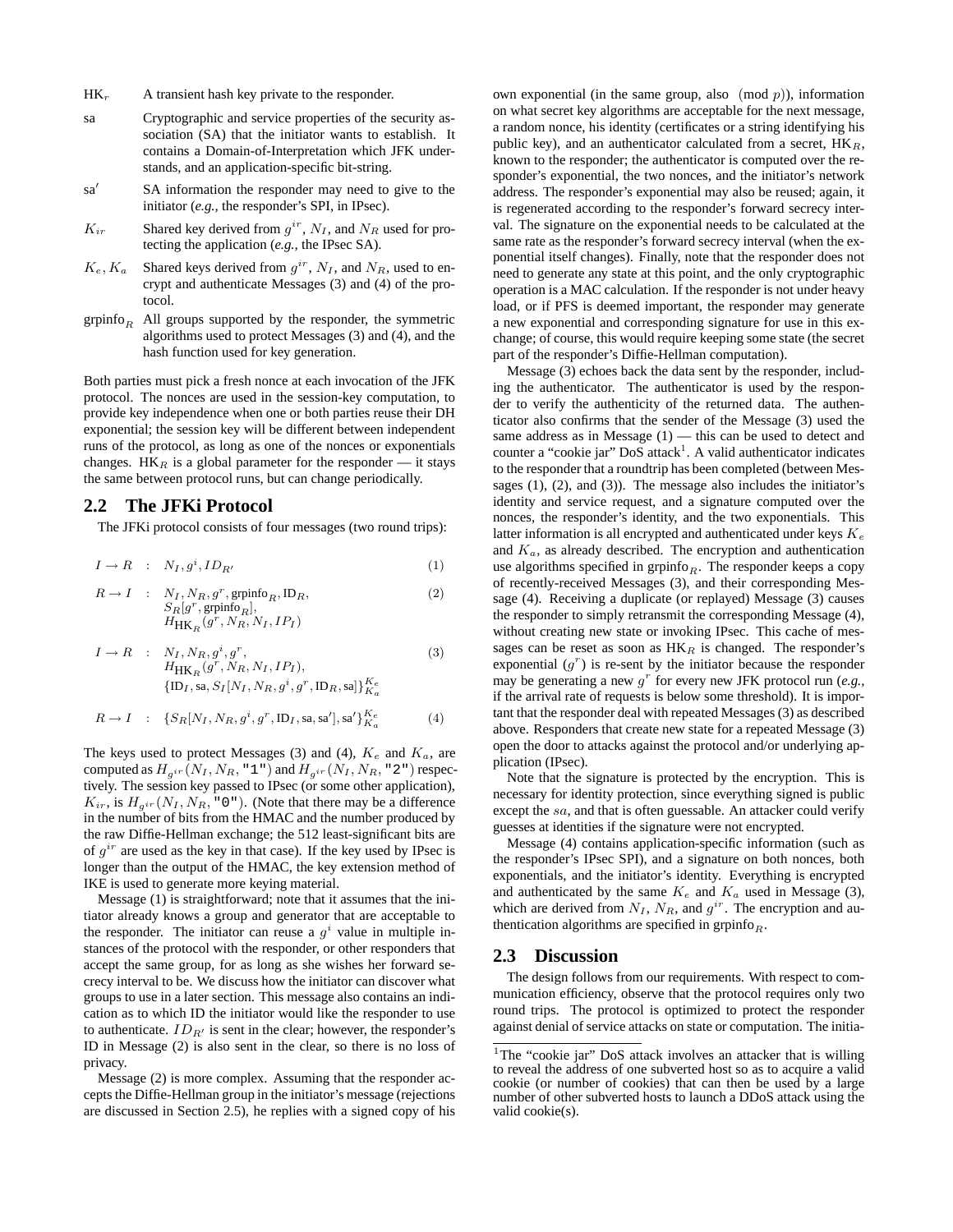tor bears the initial computational burden and must establish roundtrip communication with the responder before the latter is required to perform expensive operations. At the same time, the protocol is designed to limit the private information revealed by the initiator; she does not reveal her identity until she is sure that only the responder can retrieve it. (An active attacker can replay an old Message (2) as a response to the initiator's initial message, but he cannot retrieve the initiator's identity from Message (3) because he cannot complete the Diffie-Hellman computation).

The initiator's first message, Message (1), is a straightforward Diffie-Hellman exponential. Note that this is assumed to be encoded in a self-identifying manner, *i.e.,* it contains a tag indicating which modulus and base was used. The nonce  $N_I$  serves two purposes: first, it allows the initiator to reuse the same exponential across different sessions (with the same or different responders, within the initiator's forward secrecy interval) while ensuring that the resulting session key will be different. Secondly, it can be used to differentiate between different parallel sessions (in any case, we assume that the underlying transport protocol, *i.e.,* UDP, can handle the demultiplexing by using different ports at the initiator).

Message (2) must require only minimal work for the responder, since at that point he has no idea whether the initiator is a legitimate correspondent or, *e.g.,* a forged message from a denial of service attack; no round trip has yet occurred with the initiator. Therefore, it is important that the responder not be required at this point to perform expensive calculations or create state. Here, the responder's cost will be a single authentication operation, the cost of which (for HMAC) is dominated by two invocations of a cryptographic hash function, plus generation of a random nonce  $N_R$ .

The responder *may* compute a new exponential  $g<sup>b</sup>$  (mod  $p$ ) for each interaction. This is an expensive option, however, and at times of high load (or attack) it would be inadvisable. The nonce prevents two successive session keys from being the same, even if both the initiator and the responder are reusing exponentials. One case when both sides may reuse the same exponentials is when the initiator is a low-power device (*e.g.,* a cellphone) and the responder is a busy server.

A simple way of addressing DoS is to periodically (*e.g.,* once every 30 seconds) generate an  $(r, g^r, H_{\text{HK}_R}(g^r), S_R[g^r])$  tuple and place it in a FIFO queue. As requests arrive (in particular, as valid Messages (3) are processed), the first entry from the FIFO is removed; thus, as long as valid requests arrive at under the generation rate, PFS is provided for all exchanges. If the rate of valid protocol requests exceeds the generating rate, a JFK implementation should reuse the last tuple in the FIFO. Notice that in this scheme, the same  $g<sup>r</sup>$  may be reused in different sessions, if these sessions are interleaved. This does not violate the PFS or other security properties of the protocol.

If the responder is willing to accept the group identified in the initiator's message, his exponential must be in the same group. Otherwise, he may respond with an exponential from any group of his own choosing. The field grpinfo<sub>R</sub> lists what groups the responder finds acceptable, if the initiator should wish to restart the protocol. This provides a simple mechanism for the initiator to discover the groups currently allowed by the responder. That field also lists what encryption and MAC algorithms are acceptable for the next two messages. This is not negotiated; the responder has the right to decide what strength encryption is necessary to use his services.

Note that the responder creates no state when sending this message. If it is fraudulent, that is, if the initiator is non-existent or intent on perpetrating a denial-of-service attack, the responder will not have committed any storage resources.

In Message (3), the initiator echoes content from the responder's

message, including the authenticator. The authenticator allows the responder to verify that he is in round-trip communication with a legitimate potential correspondent. The initiator also uses the key derived from the two exponentials and the two nonces to encrypt her identity and service request. The initiator's nonce is used to ensure that this session key is unique, even if both the initiator and the responder are reusing their exponentials and the responder has "forgotten" to change nonces.

Because the initiator can validate the responder's identity before sending her own and because her identifying information (ignoring her public key signature) is sent encrypted, her privacy is protected from both passive and active attackers. An active attacker can replay an old Message (2) as a response to the initiator's initial message, but he cannot retrieve the initiator's identity from Message (3) because he cannot complete the Diffie-Hellman computation. The service request is encrypted, too, since its disclosure might identify the requester. The responder may wish to require a certain strength of cryptographic algorithm for selected services.

Upon successful receipt and verification of this message, the responder has a shared key with a party known to be the initiator. The responder further knows what service the initiator is requesting. At this point, he may accept or reject the request.

The responder's processing on receipt of Message (3) requires verifying an authenticator and, if that is successful, performing several public key operations to verify the initiator's signature and certificate chain. The authenticator (again requiring two hash operations) is sufficient defense against forgery; replays, however, could cause considerable computation. The defense against this is to cache the corresponding Message (4); if a duplicate Message (3) is seen, the cached response is retransmitted; the responder does not create any new state or notify the application (*e.g.,* IPsec). The key for looking up Messages (3) in the cache is the authenticator; this prevents DoS attacks where the attacker randomly modifies the encrypted blocks of a valid message, causing a cache miss and thus more processing to be done at the responder. Further, if the authenticator verifies but there is some problem with the message (*e.g.,* the certificates do not verify), the responder can cache the authenticator along with an indication as to the failure (or the actual rejection message), to avoid unnecessary processing (which may be part of a DoS attack). This cache of Messages (3) and authenticators can be purged as soon as  $HK_R$  is changed (since the authenticator will no longer pass verification).

Caching Message (3) and refraining from creating new state for replayed instances of Message (3) also serves another security purpose. If the responder were to create a new state and send a new .<br>Message (4), and a new sa' for a replayed Message (3), then an attacker who compromised the initiator could replay a recent session with the responder. That is, by replaying Message (3) from a recent exchange between the initiator and the responder, the attacker could establish a session with the responder where the session-key would be identical to the key of the previous session (which took place when the initiator was not yet compromised). This could compromise the Forward Security of the initiator.

There is a risk, however, in keeping this message cached for too long: if the responder's machine is compromised during this period, perfect forward secrecy is compromised. We can tune this by changing the MAC key  $HK_R$  more frequently. The cache can be reset when a new  $HK<sub>R</sub>$  is chosen.

In Message  $(4)$ , the responder sends to the initiator any responderspecific application data (*e.g.,* the responder's IPsec SPI), along with a signature on both nonces, both exponentials, and the initiator's identity. All the information is encrypted and authenticated using keys derived from the two nonces,  $N_I$  and  $N_R$ , and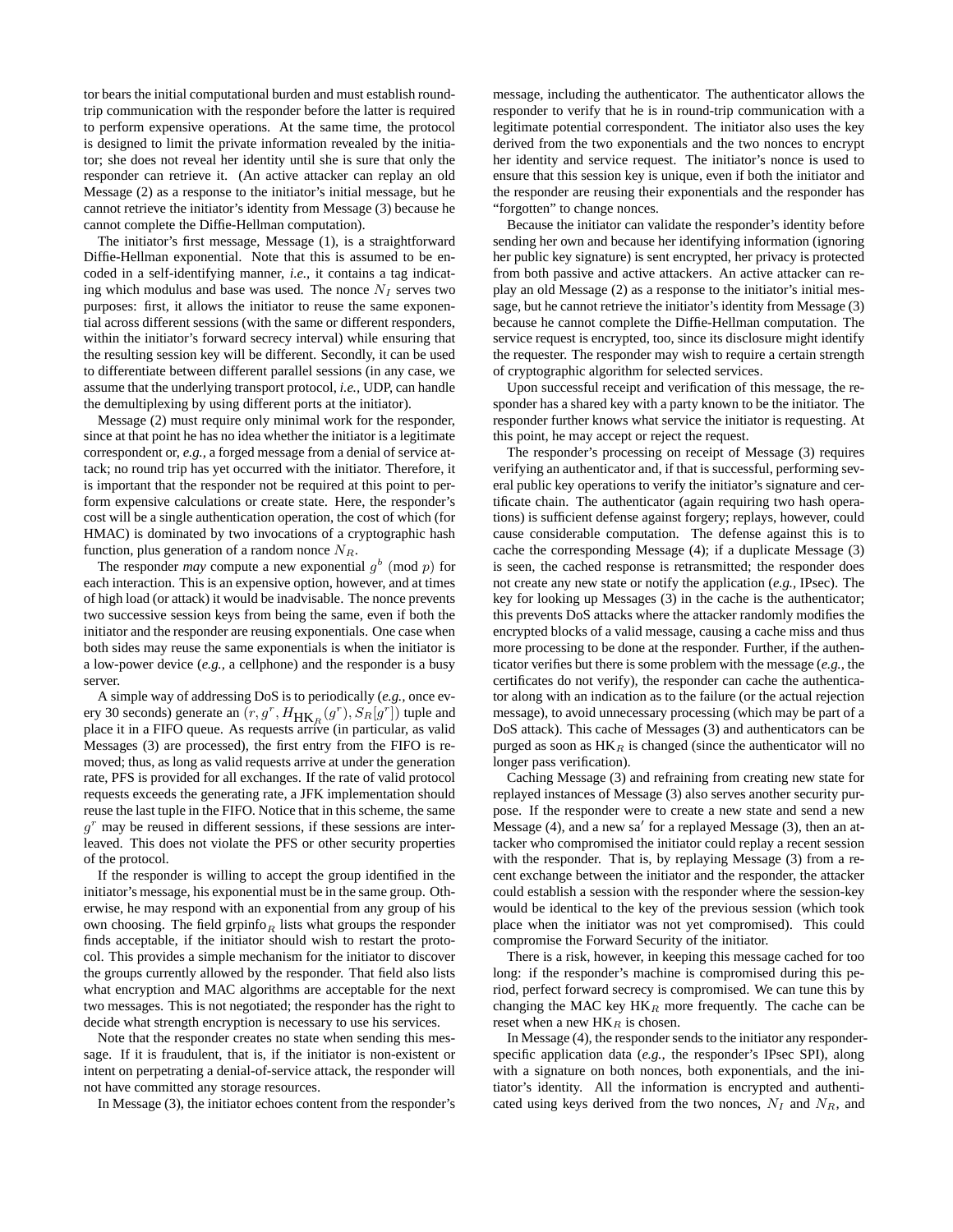the Diffie-Hellman result. The initiator can verify that the responder is present and participating in the session, by decrypting the message and verifying the enclosed signature.

#### **2.4 The JFKr Protocol**

Using the same notation as in JFKi, the JFKr protocol is:

$$
I \to R: N_I, g^i \tag{1}
$$

$$
R \to I: \quad N_I, N_R, g^r, \text{gppinfo}_R, \nH_{\text{HK}_R}(g^r, N_R, N_I, IP_I)
$$
\n(2)

$$
I \rightarrow R: \quad N_I, N_R, g^i, g^r,
$$
  
\n
$$
H_{\text{HK}_R}(g^r, N_R, N_I, IP_I)
$$
  
\n
$$
\{ \text{ID}_I, \text{ID}_{R'}, \text{sa}, S_I[N_I, N_R, g^i, g^r, \text{gspinfo}_R] \}_{K_a}^{K_e}
$$
\n(3)

$$
R \to I: \quad {\{\text{ID}_R, \text{sa}', S_R[g^r, N_R, g^i, N_I]\}}_{K_a}^{K_e},\tag{4}
$$

As in JFKi, the keys used to protect Messages (3) and (4),  $K_e$ and  $K_a$ , are respectively computed as  $H_{gir}(N_I, N_R, "1")$  and  $H_{qir} (N_I, N_R, "2")$ . The session key passed to IPsec (or some other application),  $K_{ir}$ , is  $H_{gir}(N_I, N_R, "0")$ .

Both parties send their identities encrypted and authenticated under  $K_e$  and  $K_a$  respectively, providing both parties with identity protection against passive eavesdroppers. In addition, the party that first reveals its identity is the initiator. This way, the responder is required to reveal its identity only after it verifies the identity of the initiator. This guarantees active identity protection to the responder.

We remark that it is essentially impossible, under current technology assumptions, to have a two-round-trip protocol that provides DoS protection for the responder, passive identity protection for both parties, and active identity protection for the initiator. An informal argument proceeds as follows: if DoS protection is in place, then the responder must be able to send his first message before he computes any shared key; This is so since computing a shared key is a relatively costly operation in current technology. This means that the responder cannot send his identity in the second message, without compromising his identity protection against passive eavesdroppers. This means that the responder's identity must be sent in the fourth (and last) message of the protocol. Consequently, the initiator's identity must be sent before the responder's identity is sent.

#### **2.5 Rejection Messages**

Instead of sending Messages (2) or (4), the responder can send a 'rejection' instead. For Message (2), this rejection can only be on the grounds that he does not accept the group that the initiator has used for her exponential. Accordingly, the reply should indicate what groups are acceptable. Since Message (2) already contains the field grpinfo $_R$  (which indicates what groups are acceptable), no explicit rejection message is needed. (For efficiency's sake, the group information could also be in the responder's long-lived certificate, which the initiator may already have.)

Message (4) can be a rejection for several reasons, including lack of authorization for the service requested. But it could also be caused by the initiator requesting cryptographic algorithms that the responder regards as inappropriate, given the requester (initiator), the service requested, and possibly other information available to the responder, such as the time of day or the initiator's location as indicated by the network. In these cases, the responder's reply should list acceptable cryptographic algorithms, if any. The initiator would then send a new Message (3), which the responder would accept anew; again, the responder does not create any state until after a successful Message (3) receipt.

# **3. WHAT JFK AVOIDS**

By intent, JFK does not do certain things. It is worth enumerating them, if only to stimulate discussion about whether certain protocol features are ever appropriate. In JFK, the "missing" features were omitted by design, in the interests of simplicity.

#### **3.1 Multiple Authentication Options**

The most obvious "omission" is any form of authentication other than by certificate chains trusted by the each party. We make no provisions for shared secrets, token-based authentication, certificate discovery, or explicit cross-certification of PKIs. In our view, these are best accomplished by outboard protocols. Initiators that wish to rely on any form of legacy authentication can use the protocols being defined by the IPSRA[41] or SACRED[1, 14] IETF working groups. While these mechanisms do add extra round trips, the expense can be amortized across many JFK negotiations. Similarly, certificate chain discovery (beyond the minimal capabilities implicit in  $ID_I$  and  $ID_R$ ) should be accomplished by protocols defined for that purpose. By excluding the protocols from JFK, we can exclude them from our security analysis; the only interface between the two is a certificate chain, which by definition is a standalone secure object.

We also eliminate negotiation generally, in favor of ukases issued by the responder. The responder is providing a service; it is entitled to set its own requirements for that service. Any cryptographic primitive mentioned by the responder is acceptable; the initiator can choose any it wishes. We thus eliminate complex rules for selecting the "best" choice from two different sets. We also eliminate the need that state be kept by the responder; the initiator can either accept the responder's desires or restart the protocol.

## **3.2 Phase II and Lack Thereof**

JFK rejects the notion of two different phases. As will be discussed in Section 5, the practical benefits of quick mode are limited. Furthermore, we do not agree that frequent rekeying is necessary. If the underlying block cipher is sufficiently limited as to bar longterm use of any one key, the proper solution is to replace that cipher. For example, 3DES is inadequate for protection of very high speed transmissions, because the probability of collision in CBC mode becomes too high after encryption of  $2^{32}$  plaintext blocks. Using AES instead of 3DES solves that problem without complicating the key exchange.

Phase II of IKE is used for several things; we do not regard any of them as necessary. One is generating the actual keying material used for security associations. It is expected that this will be done several times, to amortize the expense of the Phase I negotiation. A second reason for this is to permit very frequent rekeying. Finally, it permits several separate security associations to be set up, with different parameters.

We do not think these apply. First, with modern ciphers such as AES, there is no need for frequent key changes. AES keys are long enough that brute force attacks are infeasible. Its longer block size protects against CBC limitations when encrypting many blocks.

We also feel that JFK is efficient enough that avoiding the overhead of a full key exchange is not required. Rather than adding new SAs to an existing Phase I SA, we suggest that a full JFK exchange be initiated instead. We note that the initiator can also choose to reuse its exponential, it if wishes to trade perfect forward secrecy for computation time. If state already exists between the initiator and the responder, they can simply check that the Diffie-Hellman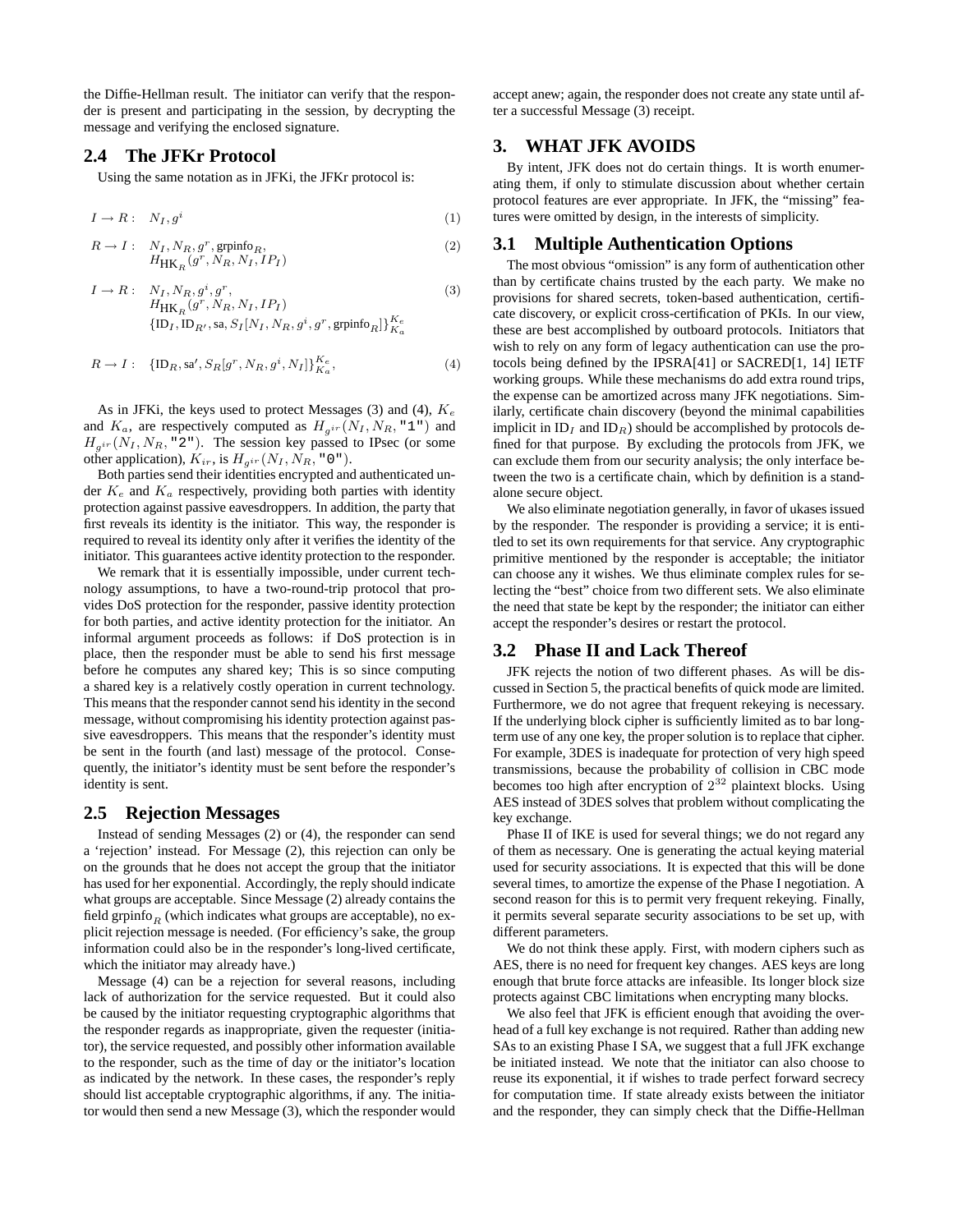exponentials are the same; if so, the result of the previous exponentiation can be reused. As long as one of the two parties uses a fresh nonce in the new protocol exchange, the resulting cryptographic keys will be fresh and not subject to a related key (or other, similar) attack. As we discuss in Section 3.3, a similar performance optimization can be used on the certificate-chain validation.

A second major reason for Phase II is dead-peer detection. IPsec gateways often need to know if the other end of a security association is dead, both to free up resources and to avoid "black holes." In JFK, this is done by noting the time of the last packet received. A peer that wishes to elicit a packet may send a "ping." Such hosts may decline any proposed security associations that do not permit such "ping" packets.

A third reason for Phase II is general security association control, and in particular SA deletion. While such a desire is not wrong, we prefer not to burden the basic key exchange mechanism with extra complexity. There are a number of possible approaches. Ours requires that JFK endpoints implement the following rule: a new negotiation that specifies an SPD identical to the SPD of an existing SA overwrites it. To some extent, this removes any need to delete an SA if black hole avoidance is the concern; simply negotiate a new SA. To delete an SA without replacing it, negotiate a new SA with a null ciphersuite.

#### **3.3 Rekeying**

When a negotiated SA expires (or shortly before it does), the JFK protocol is run again. It is up to the application to select the appropriate SA to use among many valid ones. In the case of IPsec, implementations should switch to using the new SA for outgoing traffic, but would still accept traffic on the old SA (as long as that SA has not expired).

To address performance considerations, we should point out that, properly implemented, rekeying only requires one signature and one verification operation in each direction, if both parties use the same Diffie-Hellman exponentials (in which case, the cached result can be reused) and certificates: the receiver of an ID payload compares its hash with those of any cached ID payloads received from the same peer. While this is an implementation detail, a natural location to cache past ID payloads is along with already established SAs (a convenient fact, as rekeying will likely occur before existing SAs are allowed to expire, so the ID information will be readily available). If a match is found and the result has not "expired" yet, then we do not need to re-validate the certificate chain. A previously verified certificate chain is considered valid for the shortest of its CRL re-validate time, certificate expiration time, OCSP result validity time, *etc.* For each certificate chain, there is one such value associated (the time when one of its components becomes invalid or needs to be checked again). Notice that an implementation does not need to cache the actual ID payloads; all that is needed is the hash and the expiration time.

That said, if for some reason fast rekeying is needed for some application domain, it should be done by a separate protocol.

#### **4. TOWARDS A PROOF OF SECURITY**

This section very briefly overviews our security analysis of the JFK protocol. Full details are deferred to the full analysis paper.

There are currently two main approaches to analyzing security of protocols. One is the formal-methods approach, where the cryptographic components of a protocol are modeled by "ideal boxes" and automatic theorem-verification tools are used to verify the validity of the high-level design (assuming ideal cryptography). The other is the cryptographic approach, which accounts for the fact that cryptographic components are imperfect and may potentially

interact badly with each other. Here, security of protocols is proven based on some underlying computational intractability assumptions (such as the hardness of factoring large numbers, computing discrete logarithms modulo a large prime, or inverting a cryptographic hash function). The formal-methods approach, being automated, has the advantage that it is less susceptible to human errors and oversights in analysis. On the other hand, the cryptographic approach provides better soundness, since it considers the overall security of the protocol, and in particular accounts for the imperfections of the cryptographic components.

Our analysis follows the cryptographic approach. We welcome any additional analysis. In particular, analysis based on formal methods would be a useful complement to the analysis described here.

We separate the analysis of the "core security" of the protocol (which is rather tricky) from the analysis of added security features such as DoS protection and identity protection (which is much more straightforward). The rest of this section concentrates on the "core security" of the protocol. DoS and identity protection were discussed in previous sections.

#### **4.1 Core security**

We use the modeling and treatment of [7], which in turn is based on [6]; see there for more references and comparisons with other analytical work. Very roughly, the "core security" of a key exchange protocol boils down to two requirements:

- 1. If party  $A$  generates a key  $K_A$  associated with a sessionidentifier  $s$  and peer identity  $B$ , and party  $B$  generates a key  $K_B$  associated with the same session identifier s and peer A, then  $K_A = K_B$ .
- 2. No attacker can distinguish between the key exchanged in a session between two unbroken parties and a truly random value. This holds even if the attacker has total control over the communication, can invoke multiple sessions, and is told the keys generated in all other sessions.

We stress that this is only a rough sketch of the requirement. For full details see [7, 8]. We show that both JFKi and JFKr satisfy the above requirement. When these protocols are run with perfect forward secrecy, the security is based on a standard intractability assumption of the DH problem, plus the security of the signature scheme and the security of MAC as a pseudo-random function. When a party reuses its DH value, the security is based on a stronger intractability assumption involving both DH and the HMAC pseudo-random function.

We first analyze the protocols in the restricted case where the parties do not reuse the private DH exponents for multiple sessions; this is the bulk of the work. Here, the techniques for demonstrating the security of the two protocols are quite different.

#### *4.1.1 JFKi:*

The basic cryptographic core of this protocol is the same as the ISO 9798-3 protocol, which was analyzed and proven secure in [7]. This protocol can be briefly summarized as follows:

$$
A \to B \quad : \quad A, N_A, g^a \tag{1}
$$

$$
B \to A \quad : \quad B, N_B, g^b, S_B[N_A, N_B, g^a, g^b, A] \tag{2}
$$

$$
A \to B \quad : \quad S_A[N_A, N_B, g^a, g^b, B] \tag{3}
$$

A salient point about this protocol is that each party signs, in addition to the nonces and the two public DH exponents, the identity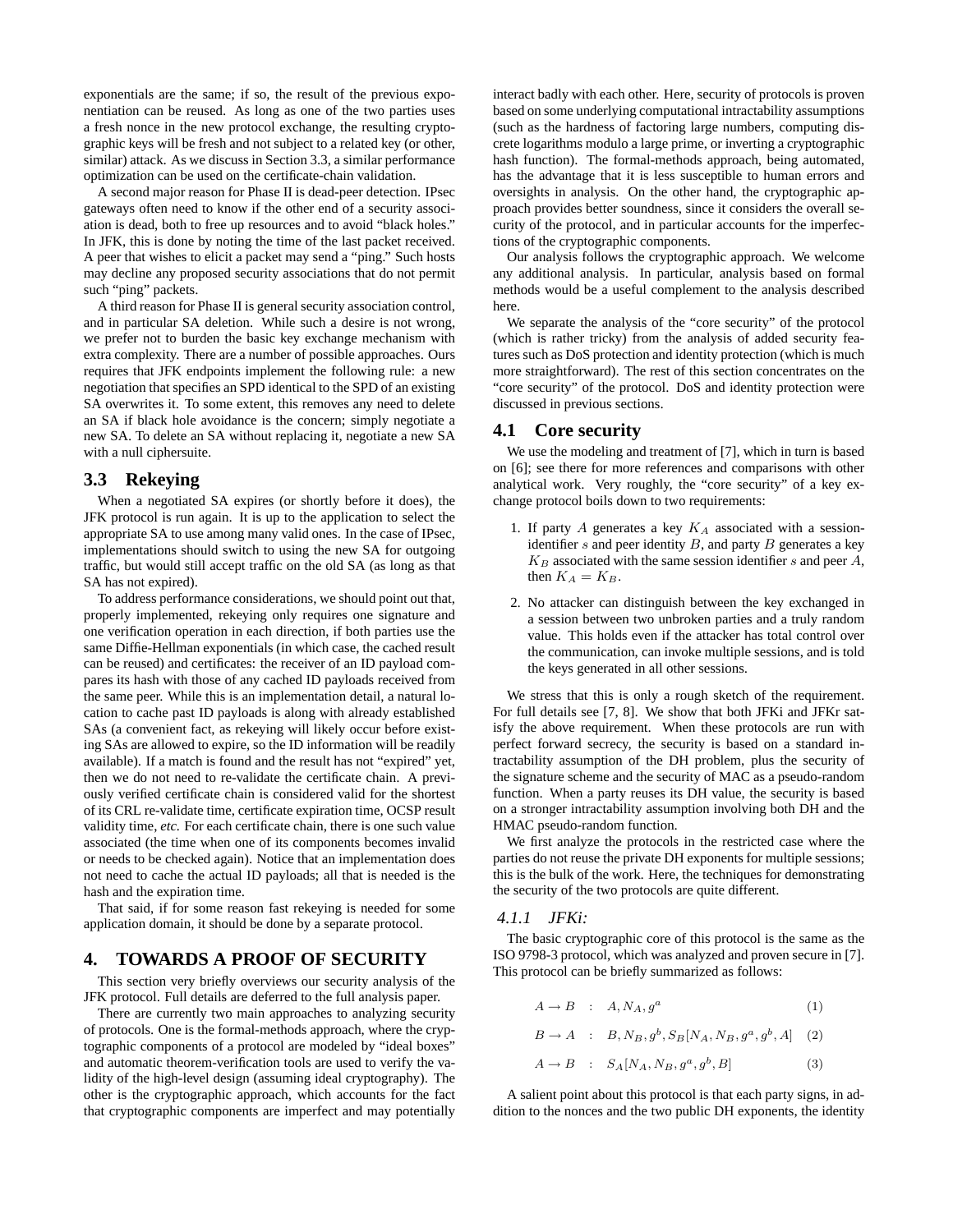of the peer. If the peer's identity is not signed then the protocol is completely broken. JFKi inherits the same basic core security. In addition, JFKi adds a preliminary cookie mechanism for DoS protection (which results in adding one flow to the protocol and having the *responder* in JFKi play the role of A), and encrypts the last two messages in order to provide identity protection for the initiator.

Finally, we note that JFKi enjoys the following additional property. Whenever a party  $P$  completes a JFKi exchange with peer  $Q$ , it is guaranteed that  $Q$  has initiated an exchange with  $P$  and is aware of P's existence. This property is not essential in the context of IPsec (indeed, JFKr does not enjoy this property). Nonetheless, it may be of use in other contexts.

#### *4.1.2 JFKr:*

The basic cryptographic core of this protocol follows the design of the SIGMA protocol [28] (which also serves as the basis to the signature mode of IKE). SIGMA was analyzed and proven secure in [8]. This basic protocol can be briefly summarized as follows:

$$
A \to B \quad : \quad N_A, g^a \tag{1}
$$

$$
B \to A : B, N_B, g^b, S_B[N_A, N_B, g^a, g^b],
$$
  
\n
$$
H_{K_a}(N_A, N_B, B)
$$
\n(2)

$$
A \to B : A, S_A[N_A, N_B, g^a, g^b],H_{K_a}(N_A, N_B, A)
$$
 (3)

Here, neither party signs the identity of its peer. Instead, each party includes a MAC, keyed with a key derived from  $g^{ab}$ , and applied to its own identity (concatenated with  $N_A$  and  $N_B$ ). JFKr enjoys the same basic core security as this protocol. In addition, JFKr adds a preliminary cookie mechanism for DoS protection (which results in adding one flow to the protocol and having the *Responder* in JFKr play the role of  $A$ ), and encrypts the last two messages in order to provide identity protection. The identity protection against passive adversaries covers both parties, since the identities are sent only in the last two messages.

The next step in the analysis is to generalize to the case where the private DH exponents are reused across sessions. This is done by making stronger (but still reasonable) computational intractability assumptions involving both the DH problem and the HMAC pseudo-random function. We defer details to the full analysis paper.

#### **5. RELATED WORK**

The basis for most key agreement protocols based on public-key signatures has been the Station to Station (StS)[11] protocol. In its simplest form, shown in Figure 1, this consists of a Diffie-Hellman exchange, followed by a public key signature authentication step, typically using the RSA algorithm in conjunction with some certificate scheme such as X.509. In most implementations, the second message is used to piggy-back the responder's authentication information, resulting in a 3-message protocol, shown in Figure 2. Other forms of authentication may be used instead of public key signatures (*e*.g., Kerberos[37] tickets, or preshared secrets), but these are typically applicable in more constrained environments. While the short version of the protocol has been proven to be the most efficient[13] in terms of messages and computation, it suffers from some obvious DoS vulnerabilities.

#### **5.1 Internet Key Exchange (IKE)**

The Internet Key Exchange protocol (IKE)[15] is the current IETF standard for key establishment and SA parameter negotiation.

**initiator responder**



**Figure 1: 4-message Station to Station key agreement protocol.**

IKE is based on the ISAKMP [33] framework, which provides encoding and processing rules for a set of payloads commonly used by security protocols, and the Oakley protocol, which describes an adaptation of the StS protocol for use with  $IPsec<sup>2</sup>$ . The public-key encryption modes of IKE are based on SKEME [27].

IKE is a two-phase protocol: during the first phase, a secure channel between the two key management daemons is established. Parameters such as an authentication method, encryption/hash algorithms, and a Diffie-Hellman group are negotiated at this point. This set of parameters is called a "Phase I SA." Using this information, the peers authenticate each other and compute key material using the Diffie-Hellman algorithm. Authentication can be based on public key signatures, public key encryption, or preshared passphrases. There are efforts to extend this to support Kerberos tickets[37] and handheld authenticators. It should also be noted that IKE can support other key establishment mechanisms (besides Diffie-Hellman), although none has been proposed yet.<sup>3</sup>

Furthermore, there are two variations of the Phase I message exchange, called "main mode" and "aggressive mode." Main mode provides identity protection, by transmitting the identities of the peers encrypted, at the cost of three message round-trips (see Figure 3). Aggressive mode provides somewhat weaker guarantees, but requires only three messages (see Figure 4).

As a result, aggressive mode is very susceptible to untraceable<sup>4</sup> denial of service  $(DoS)$  attacks against both computational and memory resources[42]. Main mode is also susceptible to untraceable memory exhaustion DoS attacks, which must be compensated for in the implementation using heuristics for detection and avoidance. To wit:

<sup>•</sup> The responder has to create state upon receiving the first mes-

<sup>2</sup>We remark, however, that the actual cryptographic core of IKE's signature mode is somewhat different than Oakley. In Oakley the peer authentication is guaranteed by having each party explicitly sign the peer identity. In contrast, IKE guarantees peer authentication by having each party MAC *its own* identity using a key derived from the agreed Diffie-Hellman secret. This method of peer authentication is based on the Sign-and-Mac design [28].

<sup>3</sup>There is ongoing work (still in its early stages) in the IETF to use IKE as a transport mechanism for Kerberos tickets, for use in protecting IPsec traffic.<br><sup>4</sup>The attacker can use a forged address when sending the first mes-

sage in the exchange.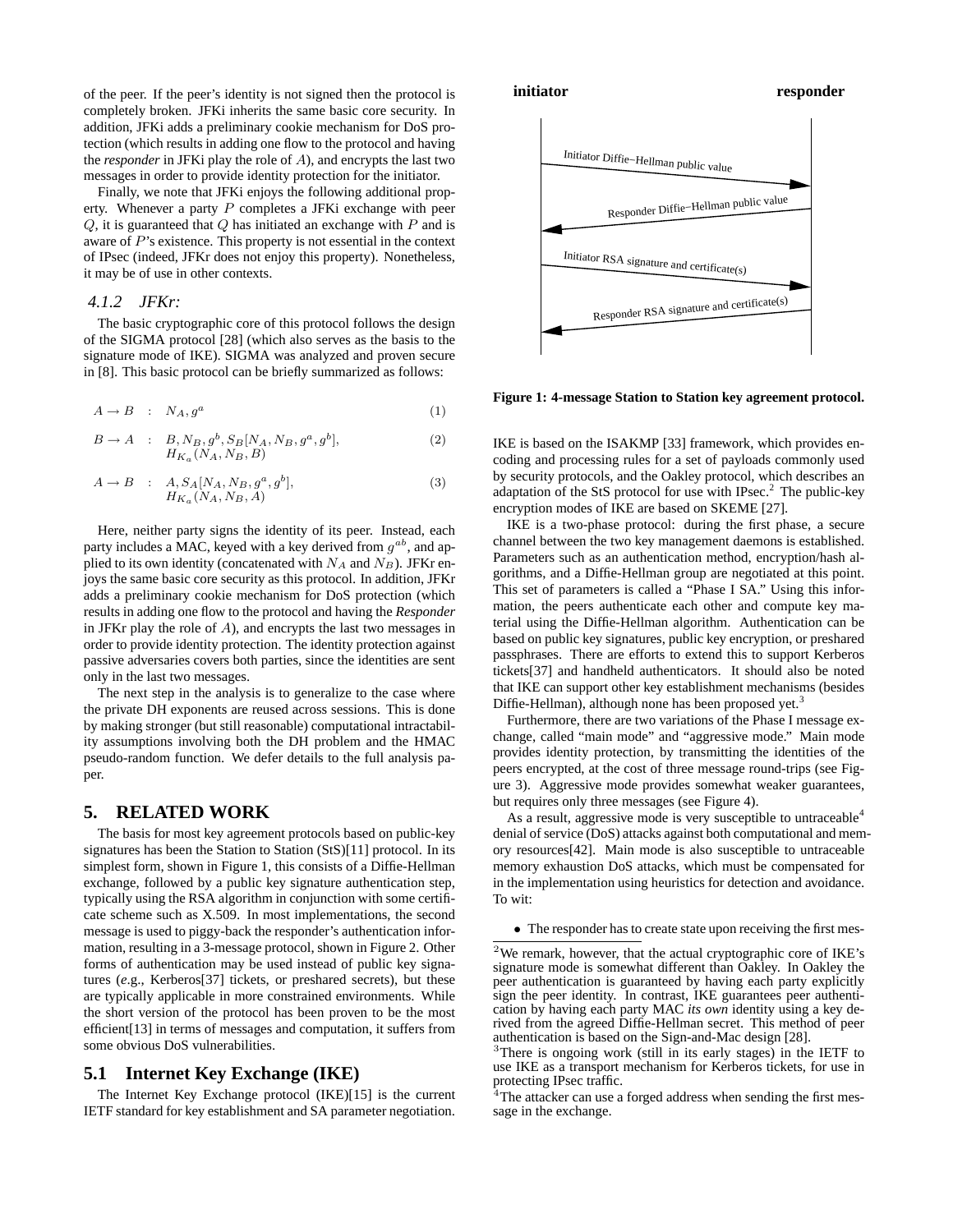

**Figure 2: 3-message Station to Station key agreement protocol.**



**Figure 3: IKE Main Mode exchange with certificates.**

sage from the initiator, since the Phase I SA information is exchanged at that point. This allows for a DoS attack on the responder's memory, using random source-IP addresses to send a flood of requests. To counter this, the responder could employ mechanisms similar to those employed in countering TCP SYN attacks[17, 9, 40]. JFK maintains no state at all after receiving the first message.

• An initiator who is willing to go through the first message round-trip (and thus identify her address) can cause the responder to do a Diffie-Hellman exponential generation as well as the secret key computation on reception of the third message of the protocol. The initiator could do the same with the fifth message of the protocol, by including a large number of bogus certificates, if the responder blindly verifies all signatures. JFK mitigates the effects of this attack by reusing the same exponential across different sessions.

The second phase of the IKE protocol is commonly called "quick mode" and results in IPsec SAs being established between the two negotiating parties, through a three-message exchange. Parameters such as the IP security protocol to use (ESP/AH), security algorithms, the type of traffic that will be protected, *etc.* are negotiated at this stage. Since the two parties have authenticated each other and established a shared key during Phase I, quick mode messages are encrypted and authenticated using that information. Furthermore, it is possible to derive the IPsec SA keying material from the shared key established during the Phase I Diffie-Hellman exchange. To the extent that multiple IPsec SAs between the same two hosts are needed, this two-phase approach results in faster and more lightweight negotiations (since the same authentication information and keying material is reused).

Unfortunately, two hosts typically establish SAs protecting all the traffic between them, limiting the benefits of the two-phase protocol to lightweight re-keying. If PFS is desired, this benefit is further diluted.

Another problem of the two-phase nature of IKE manifests itself when IPsec is used for fine-grained access control to network services. In such a mode, credentials exchanged in the IKE protocol are used to authorize users when connecting to specific services. Here, a complete Phase I & II exchange will have to be done for each connection (or, more generally, traffic class) to be protected, since credentials, such as public key certificates, are only exchanged during Phase I.

IKE protects the identities of the initiator and responder from eavesdroppers.<sup>5</sup> The identities include public keys, certificates, and other information that would allow an eavesdropper to determine which principals are trying to communicate. These identities can be independent of the IP addresses of the IKE daemons that are negotiating (*e.g.,* temporary addresses acquired via DHCP, public workstations with smartcard dongles, *etc.*). However, since the initiator reveals her identity first (in message 5 of Main Mode), an attacker can pose as the responder until that point in the protocol. The attackers cannot complete the protocol (since they do not possess the responder's private key), but they can determine the initiator's identity. This attack is not possible on the responder, since she can verify the identity of the initiator before revealing her identity (in message 6 of Main Mode). However, since most responders would correspond to servers (firewalls, web servers, *etc.*), the identity protection provided to them seems not as useful as protecting the initiator's identity. 6 Fixing the protocol to provide identity protection for the initiator would involve reducing it to 5 messages and having the responder send the contents of message 6 in message 4, with the positive side-effect of reducing the number of messages, but breaking the message symmetry and protocol modularity.

Finally, thanks to the desire to support multiple authentication mechanisms and different modes of operation (Aggressive *vs.* Main mode, Phase I / II distinction), both the protocol specification and the implementations tend to be bulky and fairly complicated. These are undesirable properties for a critical component of the IPsec architecture.

Several works (including [12, 26, 25]) point out many deficiencies in the IKE protocol, specification, and common implementations. They suggest removing several features of the protocol (*e.g.,* aggressive mode, public key encryption mode, *etc.*), restore the idea of stateless cookies, and protect the initiator's (instead of the responder's) identity from an active attacker. They also suggest some other features, such as one-way authentication (similar

<sup>5</sup> Identity protection is provided only in Main Mode (also known as Identity Protection Mode); Aggressive Mode does not provide identity protection for the initiator.

 $6$ One case where protecting the responder's identity can be more useful is in peer-to-peer scenarios.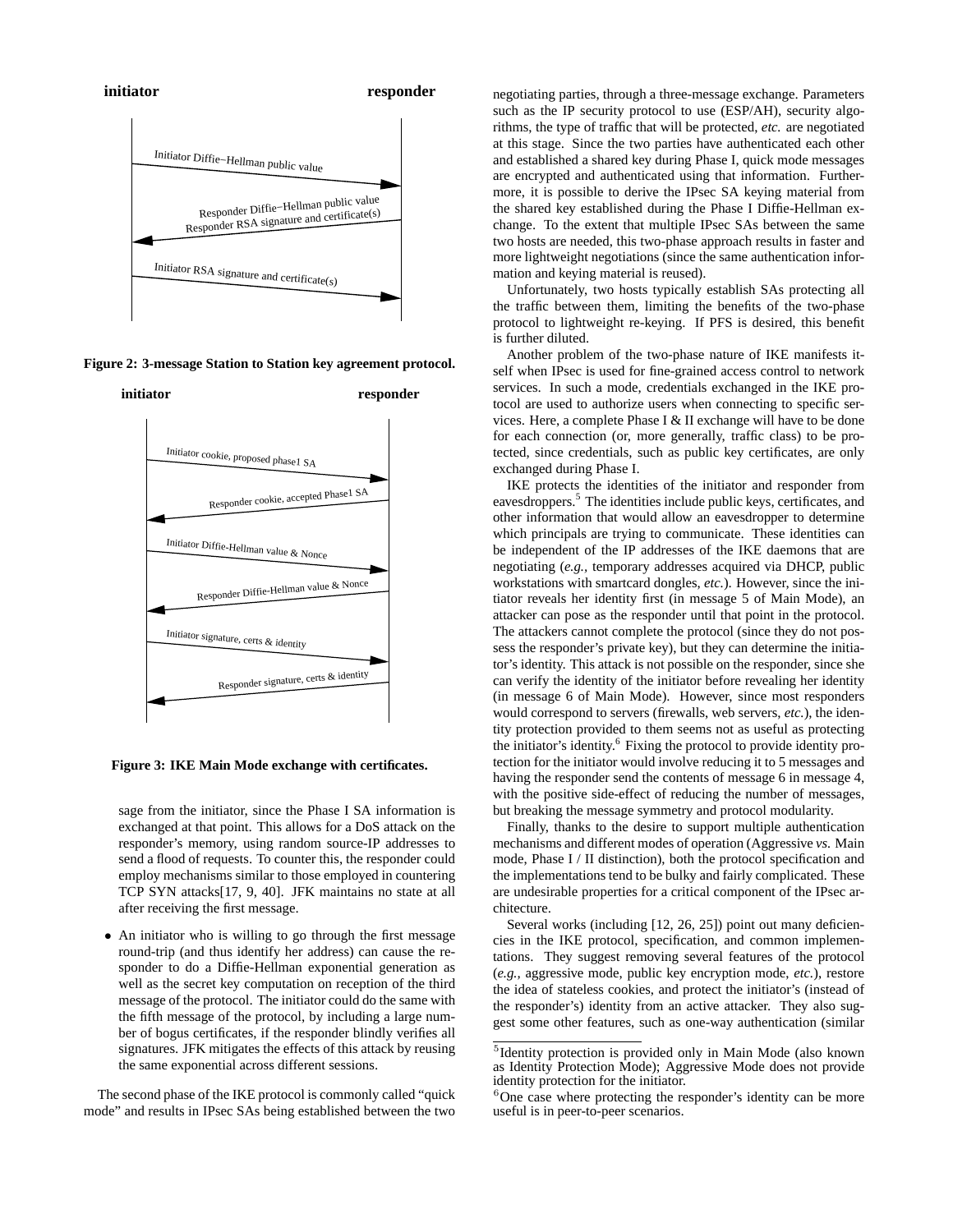

**Figure 4: IKE Aggressive Mode exchange with certificates.**

to what is common practice when using SSL/TLS[10] on the web). These major modifications would bring the IKE protocol closer to JFK, although they would not completely address the DoS issues.

A measure of the complexity of IKE can be found in the analyses done in [34, 36]. No less than 13 different sub-protocols are identified in IKE, making understanding, implementation, and analysis of IKE challenging. While the analysis did not reveal any attacks that would compromise the security of the protocol, it did identify various potential attacks (DoS and otherwise) that are possible under some *valid* interpretations of the specification and implementation decisions.

Some work has been done towards addressing, or at least examining, the DoS problems found in IKE[31, 32] and, more generally, in public key authentication protocols[30, 21]. Various recommendations on protocol design include use of client puzzles[23, 3], stateless cookies[39], forcing clients to store server state, rearranging the order of computations in a protocol[18], and the use of a formal method framework for analyzing the properties of protocols with respect to DoS attacks[35]. The advantages of being stateless, at least in the beginning of a protocol run, were recognized in the security protocol context in [22] and [2]. The latter presented a 3-message version of IKE, similar to JFK, that did not provide the same level of DoS protection as JFK does, and had no identity protection.

#### **5.2 IKEv2**

IKEv2[16] is another proposal for replacing the original IKE protocol. The cryptographic core of the protocol, as shown in Figure 5, is very similar to JFKr. The main differences between IKEv2 and JFKr are:

• IKEv2 implements DoS protection by optionally allowing the responder to respond to a Message (1) with a cookie, which the sender has to include in a new Message (1). Under normal conditions, the exchange would consist of the 4 messages shown; however, if the responder detects a DoS attack, it can start requiring the extra roundtrip. One claimed benefit of this extra roundtrip is the ability to avoid memory-based DoS attacks against the fragmentation/reassembly part of the networking stack. (Briefly, the idea behind such an attack is that an attacker can send many incomplete fragments that fill out the reassembly queue of the responder, denying service to other legitimate initiators. In IKEv2, because the "large" messages are the last two in the exchange, it is possible for

Responder authentication and certificate(s) **initiator responder** Initiator Keying Material, Phase I SA, Initiator cookie Responder Keying Material, Phase 1 SA, Responder cookie Initiator authentication and certificate(s)<br>Phase II SA, Traffic Selectors, Identities Accepted Phase II SA and Traffic Selectors

**Figure 5: IKEv2 protocol exchange.**

the implementation to instruct the operating system to place fragments received from peers that completed a roundtrip to a separate, reserved reassembly queue.)

- IKEv2 supports a Phase II exchange, similar to the Phase I/Phase II separation in the original IKE protocol. It supports creating subsequent IPsec SAs with a single roundtrip, as well as SA-teardown using this Phase II.
- IKEv2 proposals contain multiple options that can be combined in arbitrary ways; JFK, in contrast, takes the approach of using ciphersuites, similar to the SSL/TLS protocols[10].
- IKEv2 supports legacy authentication mechanisms (in particular, pre-shared keys). JFK does not, by design, support other authentication mechanisms, as discussed in Section 3; while it is easy to do so (and we have a variant of JFKr that can do this without loss of security), we feel that the added value compared to the incurred complexity does not justify the inclusion of this feature in JFK.

Apart from these main differences, there are a number of superficial ones (*e.g.,* the "wire" format) which are more a matter of taste than of difference in protocol design philosophy. The authors of the two proposals have helped create a joint draft[19], submitted to the IETF IPsec Working Group. In that draft, a set of design options reflecting the differences in the two protocols is presented to the working group. Concurrent with the writing of this paper, and based on this draft, a unified proposal is being written. This unified proposal combines properties from both JFK and IKEv2. It adopts the approach of setting up a security association within two round trips, while providing DoS protection for the responder (and, in particular, allowing the responder to be almost completely stateless between the sending of message 2 and the receipt of message 3.)

#### **5.3 Other Protocols**

The predecessor to IKE, Photuris[24], first introduced the concept of cookies to counter "blind" denial of service attacks. The protocol itself is a 6-message variation of the Station to Station protocol. It is similar to IKE in the message layout and purpose, except that the SA information has been moved to the third message. For re-keying, a two-message exchange can be used to request a uni-directional SPI (thus, to completely re-key, 4 messages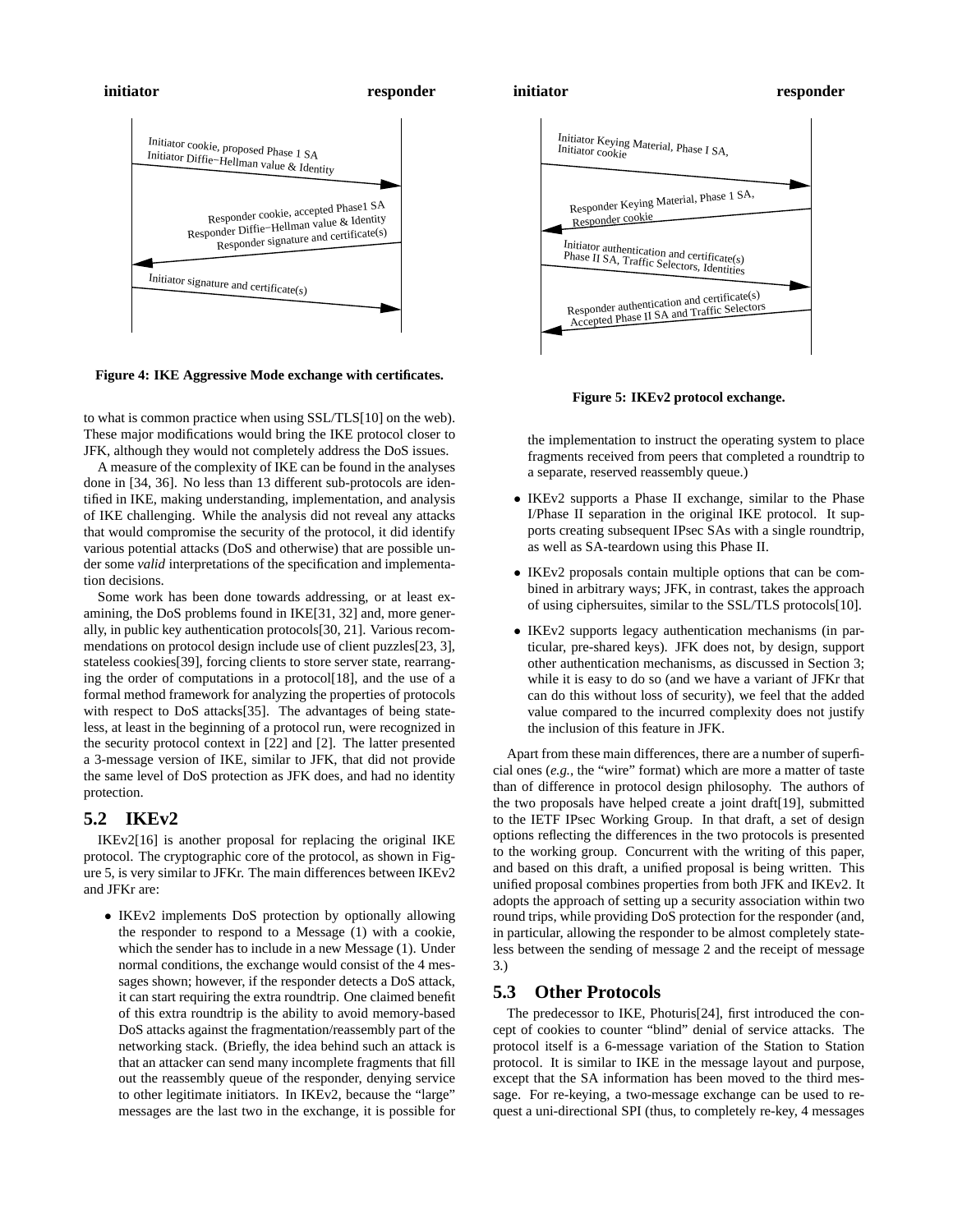are needed). Photuris is vulnerable to the same computation-based DoS attack as IKE, mentioned above. Nonetheless, one of the variants of this protocol has 4 messages and provided DoS protection via stateless cookies.

SKEME[27] shares many of the requirements for JFK, and many aspects of its design were adopted in IKE. It serves more as a set of protocol building blocks, rather than a specific protocol instance. Depending on the specific requirements for the key management protocol, these blocks could be combined in several ways. An interesting aspect of SKEME is its avoidance of digital signatures; public key encryption is used instead, to provide authentication assurances. The reason behind this was to allow both parties of the protocol to be able to repudiate the exchange.

SKIP[5] was an early proposal for an IPsec key management mechanism. It uses long-term Diffie-Hellman public keys to derive long-term shared keys between parties, which is used to distribute session keys between the two parties. The distribution of the session key occurs in-band, *i.e.,* the session key is encrypted with the long-term key and is injected in the encrypted packet header. While this scheme has good synchronization properties in terms of rekeying, the base version lacks any provision for PFS. It was later provided via an extension [4]. However, as the authors admit, this extension detracts from the original properties of SKIP. Furthermore, there is no identity protection provided, since the certificates used to verify the Diffie-Hellman public keys are (by design) publicly available, and the source/destination master identities are contained in each packet (so that a receiver can retrieve the sender's Diffie-Hellman certificate). The latter can be used to mount a DoS attack on a receiver, by forcing them to retrieve and verify a Diffie-Hellman certificate, and then compute the Diffie-Hellman shared secret.

The Host Identity Payload (HIP)[38] uses cryptographic public keys as the host identifiers, and introduces a set of protocols for establishing SAs for use in IPsec. The HIP protocol is a four-packet exchange, and uses client puzzles to limit the number of sessions an attacker can initiate. HIP also allows for reuse of the Diffie-Hellman value over a period of time, to handle a high rate of sessions. For re-keying, a HIP packet protected by an existing IPsec session is used. HIP does not provide identity protection, and it depends on the existence of an out-of-band mechanism for distributing keys and certificates, or on extra HIP messages for exchanging this information (thus, the message count is effectively 6, or even 8, for most common usage scenarios).

#### **6. CONCLUSION**

Over the years, many different key exchange protocols have been proposed. Some have had security flaws; others have not met certain requirements.

JFK addresses the first issue by simplicity, and by a proof of correctness. (Again, full details of this are deferred to the analysis paper.) We submit that proof techniques have advanced enough that new protocols should not be deployed without such an analysis. We also note that the details of the JFK protocol changed in order to accommodate the proof: tossing a protocol over the wall to the theoreticians is not a recipe for success. But even a proof of correctness is not a substitute for simplicity of design; apart from the chance of errors in the formal analysis, a complex protocol implies a complex implementation, with all the attendant issues of buggy code and interoperability problems.

The requirements issue is less tractable, because it is not possible to foresee how threat models or operational needs will change over time. Thus, StS is not suitable for an environment where denial of service attacks are a concern. Another comparatively-recent requirement is identity protection. But the precise need — whose identity should be protected, and under what threat model — is still unclear, hence the need for both JFKi and JFKr.

Finally, and perhaps most important, we show that some attributes often touted as necessities are, in fact, susceptible to a cost-benefit analysis. Everyone understands that cryptographic primitives are not arbitrarily strong, and that cost considerations are often used in deciding on algorithms, key lengths, block sizes, *etc.* We show that DoS-resistance and perfect forward secrecy have similar characteristics, and that it is possible to improve some aspects of a protocol (most notably the number of round trips required) by treating others as parameters of the system, rather than as absolutes.

# **7. ACKNOWLEDGEMENTS**

Ran Atkinson, Matt Crawford, Paul Hoffman, and Eric Rescorla provided useful comments, and discussions with Hugo Krawczyk proved very useful. Dan Harkins suggested the inclusion of  $IP<sub>I</sub>$ in the authenticator. David Wagner made useful suggestions on the format of Message (2) in JFKi. The design of the JFKr protocol was influenced by the SIGMA and IKEv2 protocols.

# **8. REFERENCES**

- [1] A. Arsenault and S. Farrell. Securely available credentials requirements. Request for Comments 3157, Internet Engineering Task Force, Aug. 2001.
- [2] T. Aura and P. Nikander. Stateless connections. In *Proc. of International Conferenec on Information and Communications Security (ICICS '97), Lecture Notes in Computer Science volume 1334*, pages 87–97. Springer, November 1997.
- [3] T. Aura, P. Nikander, and J. Leiwo. DOS-resistant authentication with client puzzles. In *Proc. of the 8th International Workshop on Security Protocols*, April 2000.
- [4] A. Aziz. SKIP extension for perfect forward secrecy (PFS). Internet Draft, Internet Engineering Task Force, August 1996.
- [5] A. Aziz and M. Patterson. Simple Key Management for Internet Protocols (SKIP). In *Proc. of the 1995 INET conference*, 1995.
- [6] M. Bellare and P. Rogaway. Entity Authentication and Key Distribution. In *Proc. of the Crypto conference*, August 1993.
- [7] R. Canetti and H. Krawczyk. Analysis of Key-Exchange Protocols and Their Use for Building Secure Channels. In *Proc. of the Eurocrypt conference*, May 2001.
- [8] R. Canetti and H. Krawczyk. Security Analysis of IKE's Signature-based Key-Exchange Protocol. In *Proc. of the Crypto conference*, August 2002.
- [9] CERT. Advisory CA-96.21: TCP SYN Flooding. ftp://info.cert.org/pub/cert advisories/CA-96.21.tcp syn flooding, September 1996.
- [10] T. Dierks and C. Allen. The TLS protocol version 1.0. Request for Comments (Proposed Standard) 2246, Internet Engineering Task Force, Jan. 1999.
- [11] W. Diffie, P. van Oorschot, and M. Wiener. Authentication and Authenticated Key Exchanges. *Designs, Codes and Cryptography*, 2:107–125, 1992.
- [12] N. Ferguson and B. Schneier. A Cryptographic Evaluation of IPSec.

http://www.counterpane.com/ipsec.html, 1999.